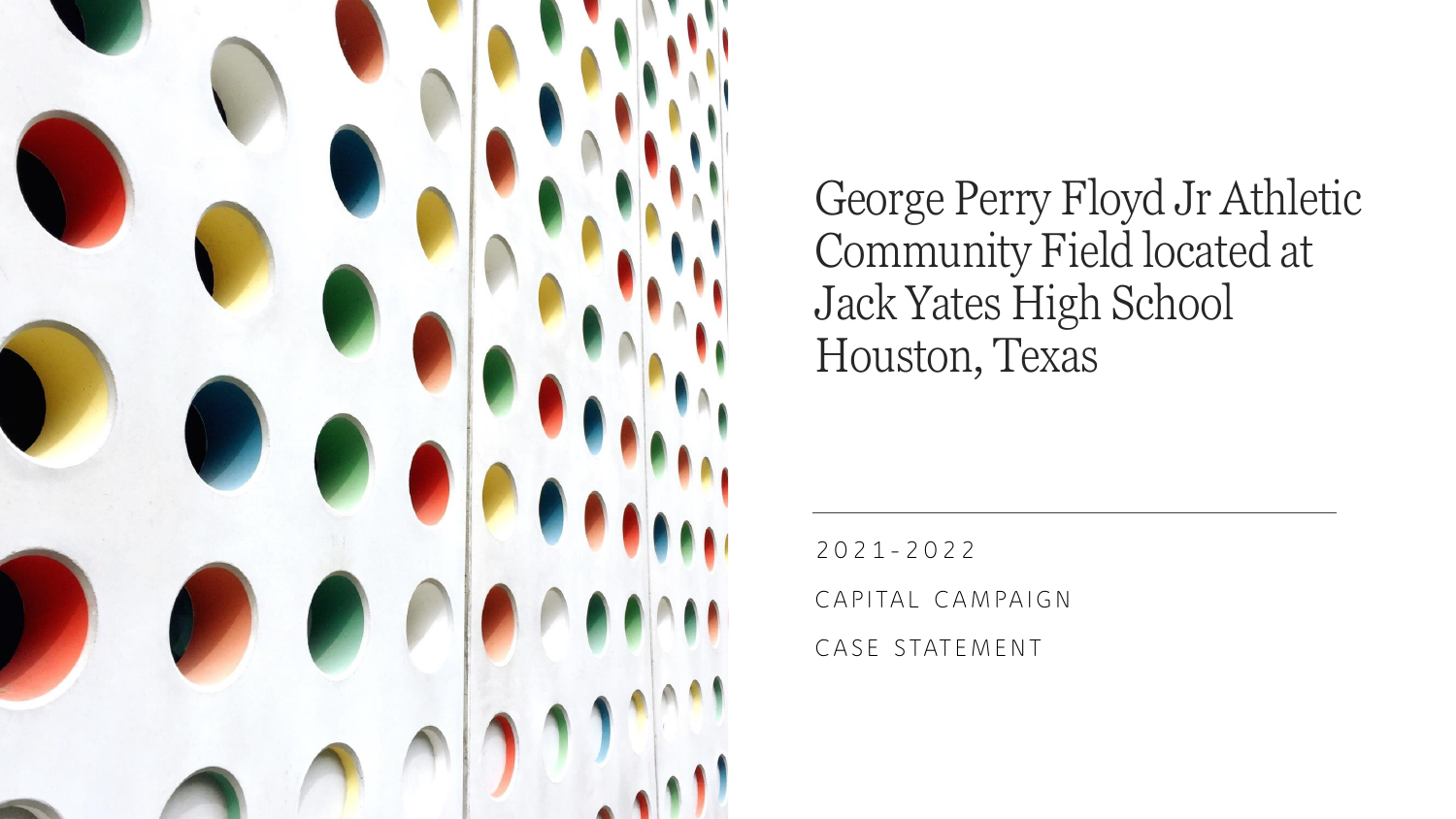

### Pride, Excellence, Tradition

One of the great legacies of Jack Yates High School is its venerable history. We are indeed proud of its founding. Named after Reverend John Henry "Jack" Yates, a former slave and a minister, Yates was established on February 8, 1926 and was the second school for African-Americans established in Houston.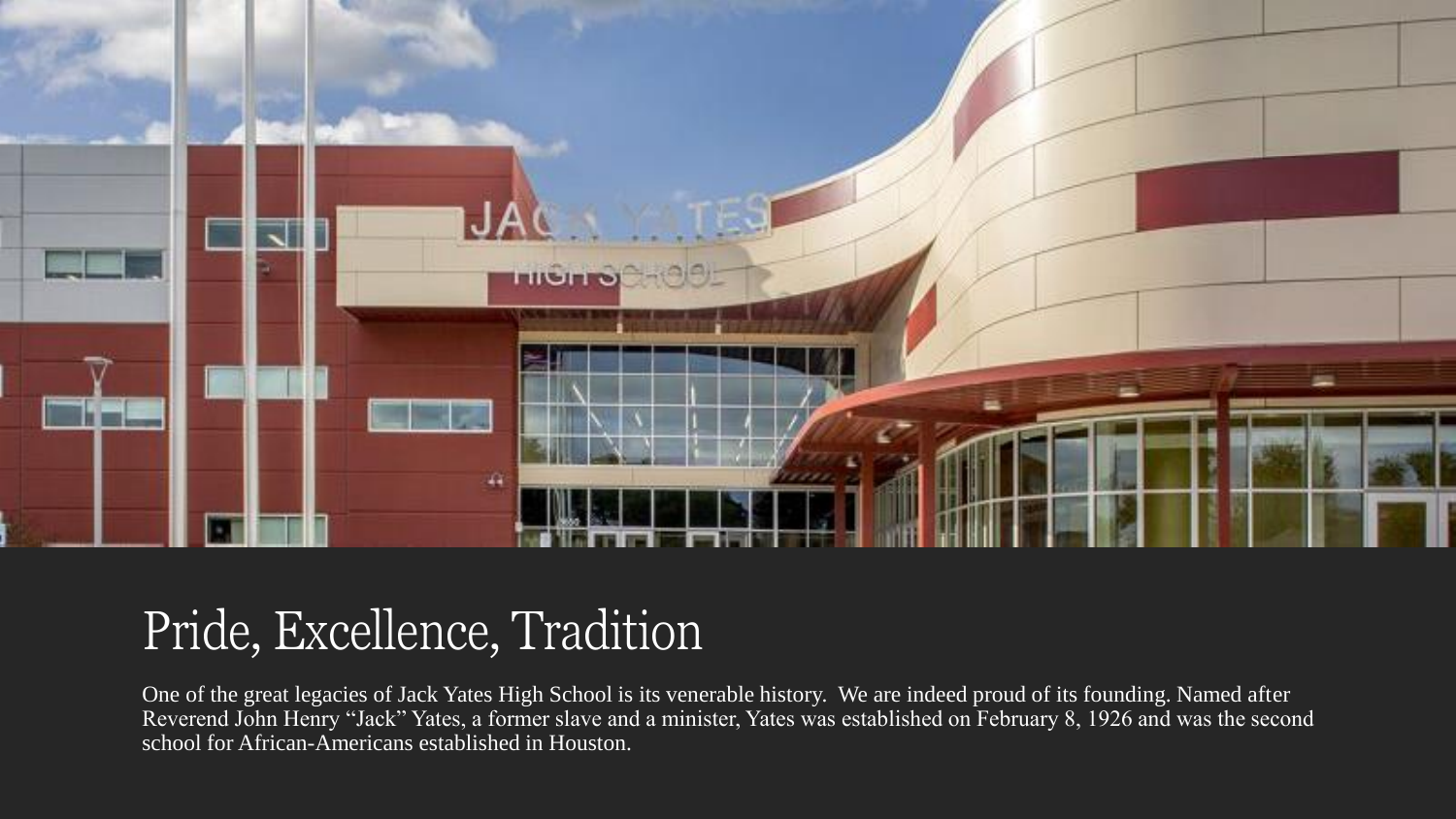# Why George Perry Floyd Jr Athletic Community Field?

❑Athletic fields can serve as tremendous community assets by offering opportunities for recreation, education, and relaxation that contribute to the local quality of life.

❑The project seeks to address the shortage of clean, safe, and accessible athletic fields in the low-income area of Third Ward Houston.

❑Education encompasses not only academic learning. Physical activities and athletics play an important role in the physical, emotional, and spiritual health of youth, families, and communities.

❑The state of the "built" environment has a great del to do with the quality of life in a community.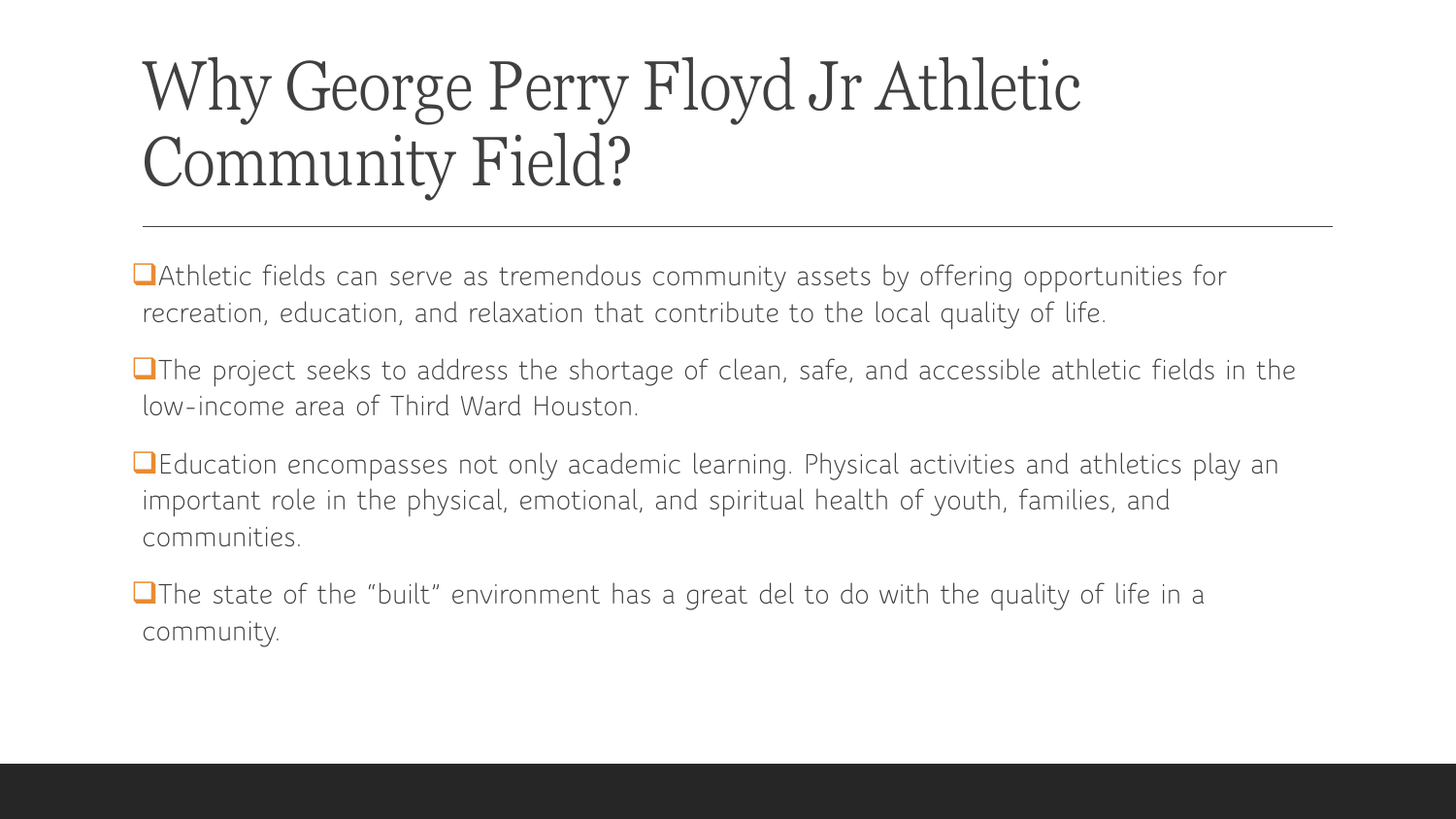# Why George Perry Floyd Jr Athletic Community Field?

❑Yates High School debuted its newly constructed \$65 million dollar campus in 2018. However, this new construction did not include renovation of the athletic field. The goal of this project is to resurface and upgrade the Yates High School field in a responsible and financially sustainable manner for recreational and competitive purposes to serve people of all ages and abilities in an underserved area of Houston.

■A renovated athletic field would further reflect the modernization of the Yates campus, serve as a hub for community engagement, and more importantly, contribute to elevate the educational experience for all students.

■Surrounding elementary and middle schools will be able to use the field for school activities, youth sports league will have access, and community celebrations, festivals, sports tournaments, fitness activities for the community, e.g., walking, running, jogging, and other physical and social activities for the entire Third Ward community will have access to the field and increase the quality of life in the community.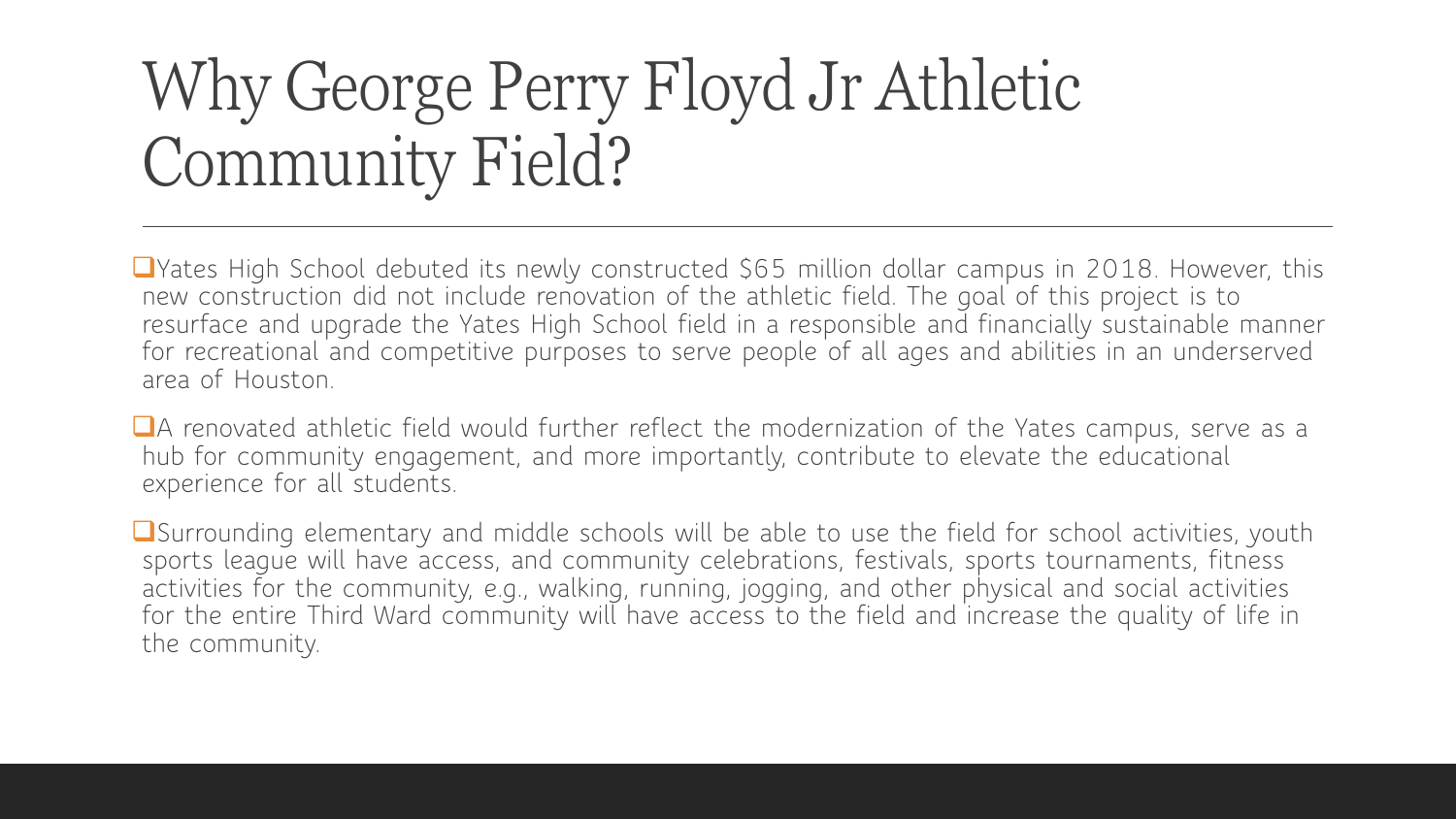### Why Field is Named for George Perry Floyd Jr

**We want to name buildings, football fields, and athletic fields after our heroes. We want our heroes to be people like Fredrick Douglas, Harriet Tubman, Martin Luther King Jr, or people who have a winning sports record, or a longtime teacher and educator. While they are worthy to be called heroes, their flaws disappear with distance. Like many black men, George Floyd experienced feelings of inadequacy, felt the loss of self-worth, knew well the struggles that come with dreams deferred, hopes dashed, and the brokenness of possibilities denied. The same things that many boys and girls and young men and women of color attending Yates high school feel today.**

**The naming of the field is about a beloved community positioning itself to hold space for young people so that they can believe in a better future and that from an unjust act, restoration and redemption can brings their God given talent and power to fulfillment.**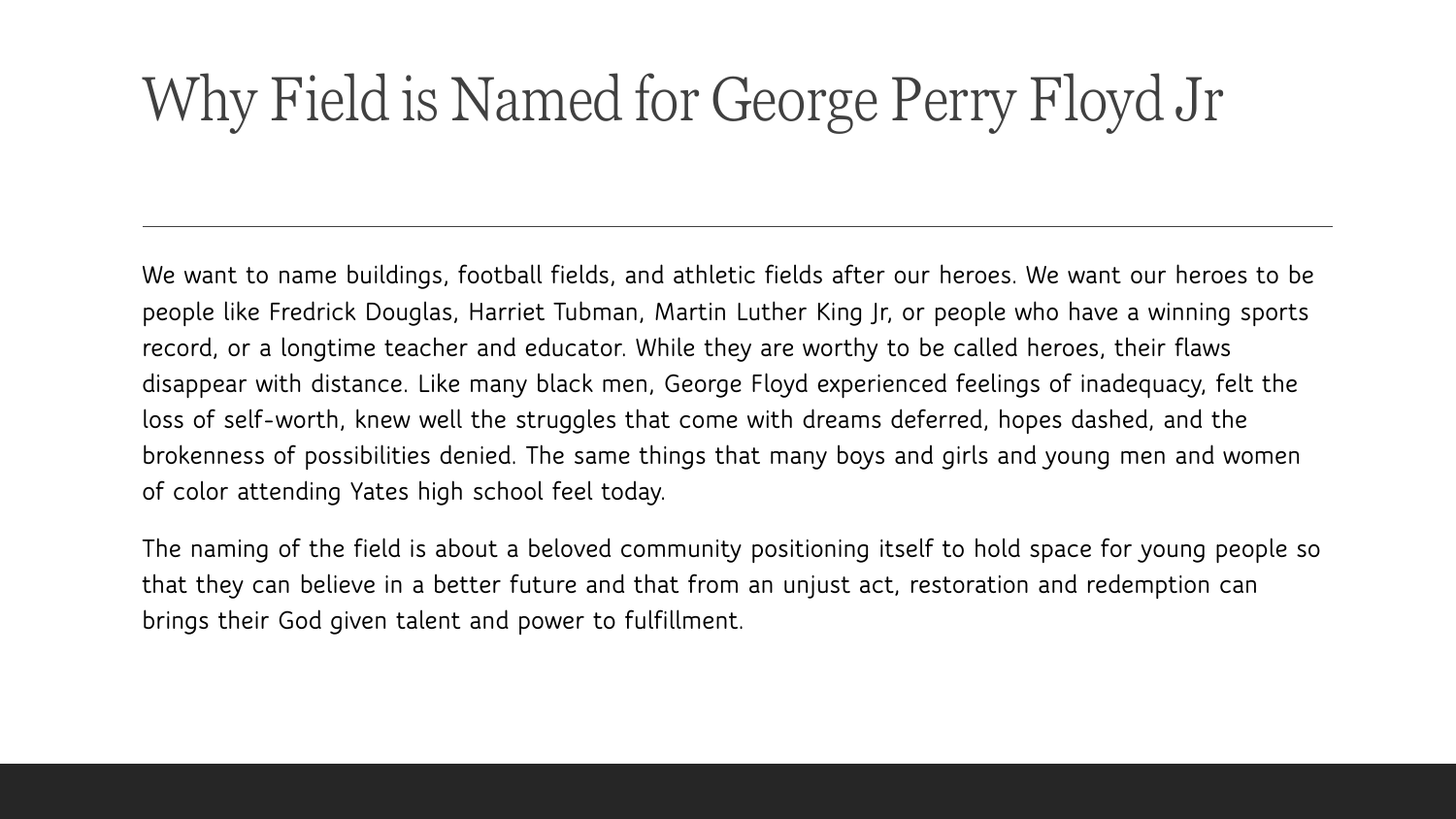### Opportunity: A path to work together to dismantle barriers that limit opportunities for marginalized and vulnerable communities.

### **When we build an Athletic Field, together we can**:

Improve outcomes for individuals and families

Improve the physical and economic infrastructure of the neighborhood

Strengthen civic life, social fabric, and sense of community

#### **Together we can:**

Ensure young people can access their full potential

Reduce health and mental health care costs

Exchange crime rates and health disparities with healthy, safe, strong communities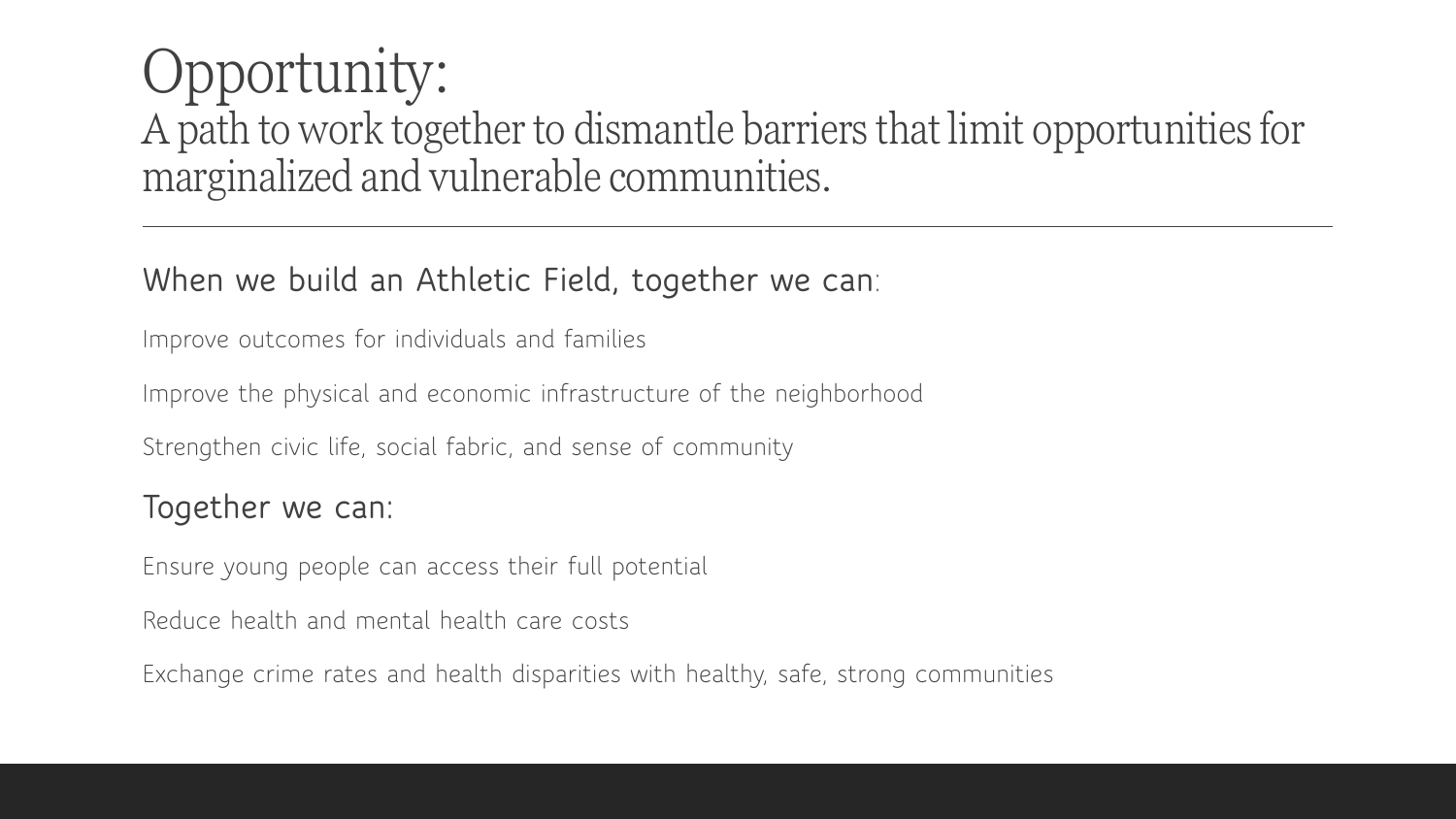Every Dollar Invested can harness the power and unlock the limitless potential of children, youth, and community.

*"Our hope is that this field enriches a love of sports across the youth in the historic Third Ward, prompting the next generation of student athletes and leaders. We are grateful to be a part of this project and believe it will become an integral pillar of the community for decades to come."*

*Cal McNair,* 

*Houston Texans Chairman and CEO*

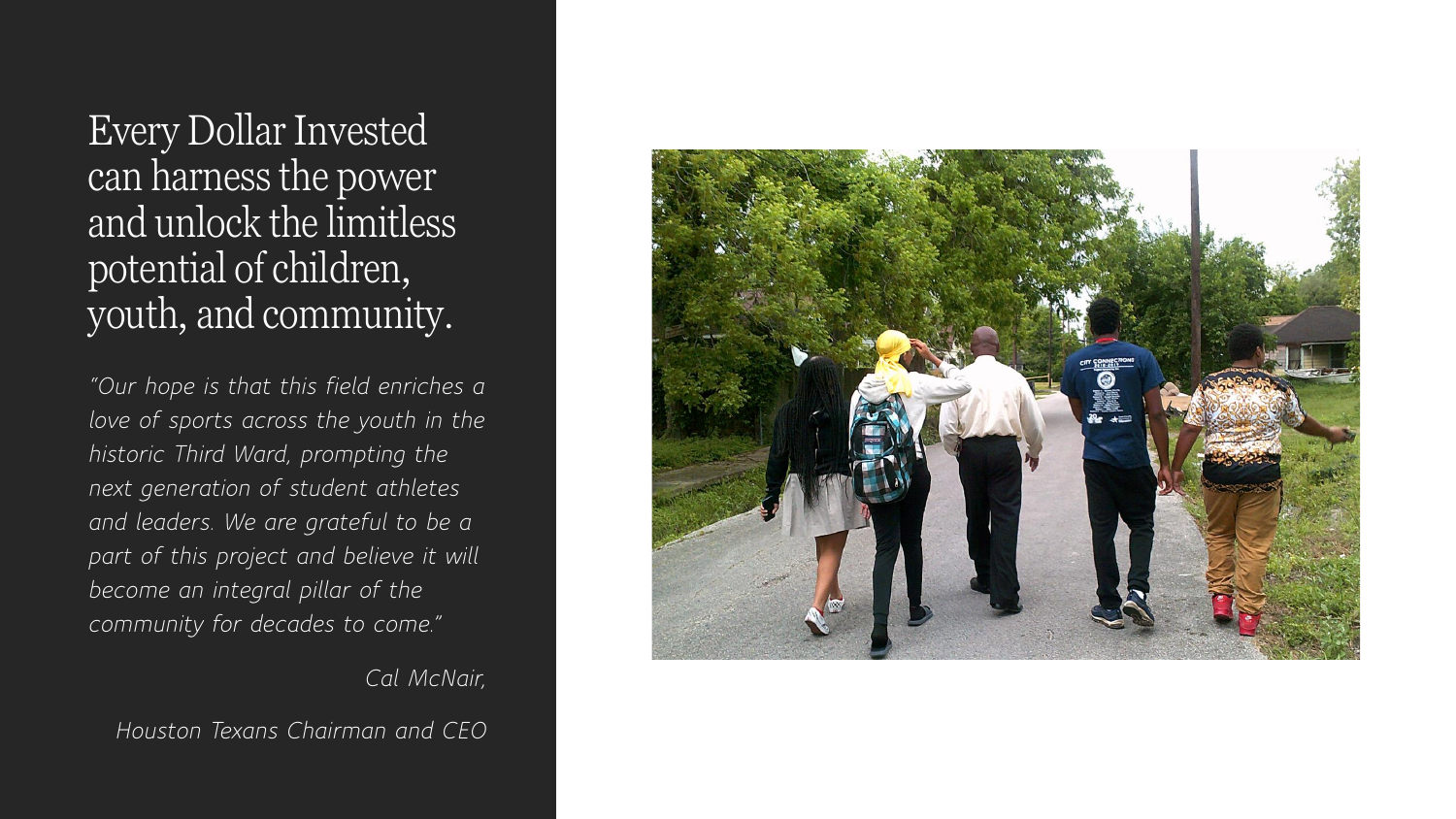### Athletic Field Design

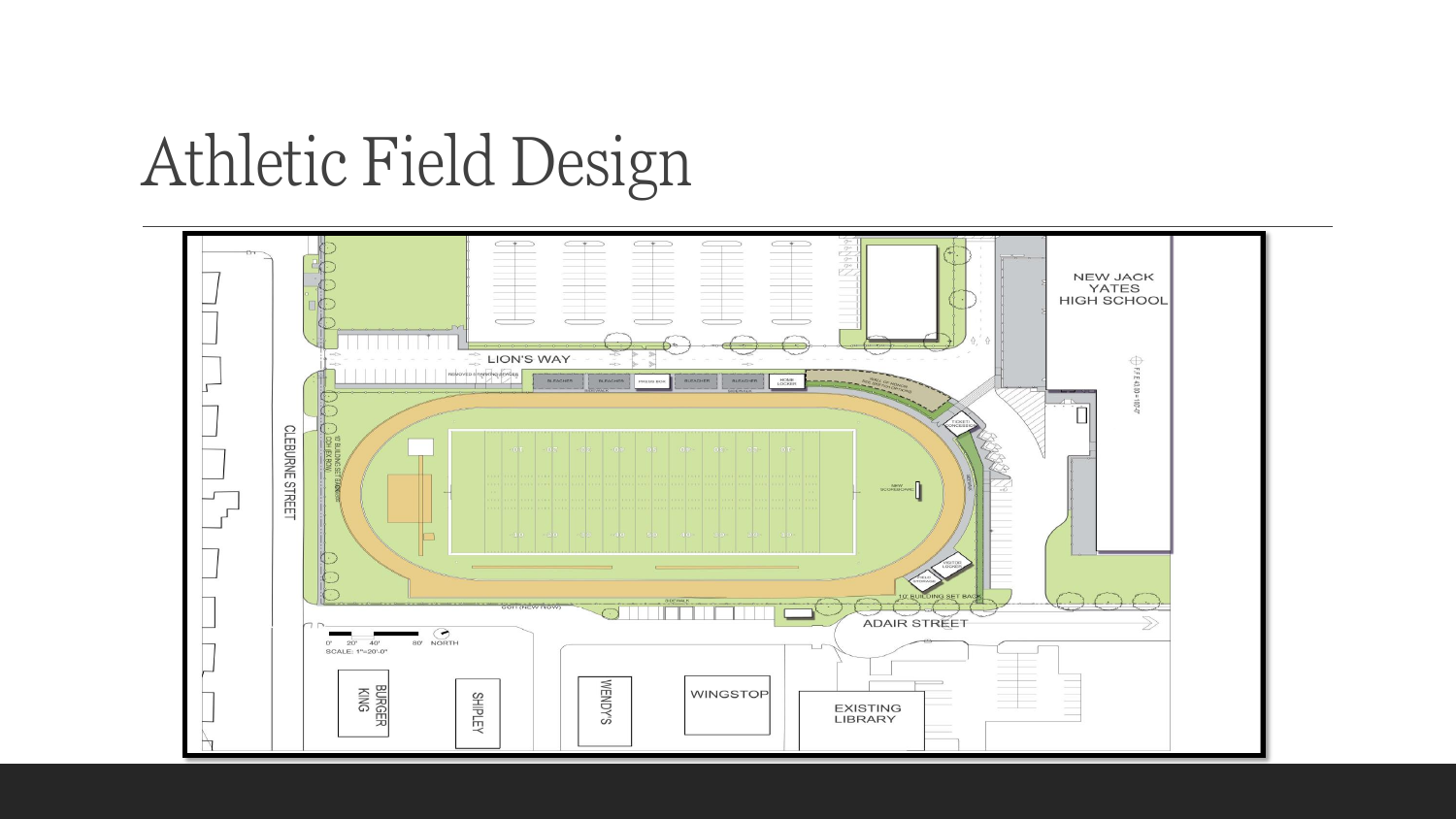### Capital Campaign Goal:

### **REMAINING TO RAISE:**

**\$685,675**

**COMMITTED: \$1,710,000**

#### **SUMMER 2021**

1. Complete execution of private fundraising phase

2. Kickoff and Announcement

**FALL 2021**

1. Launch Capital Campaign

**SPRING 2022**

1. Achieve Capital campaign Goal in Pledges and Commitments

**SUMMER 2022**

1. Open Field Operations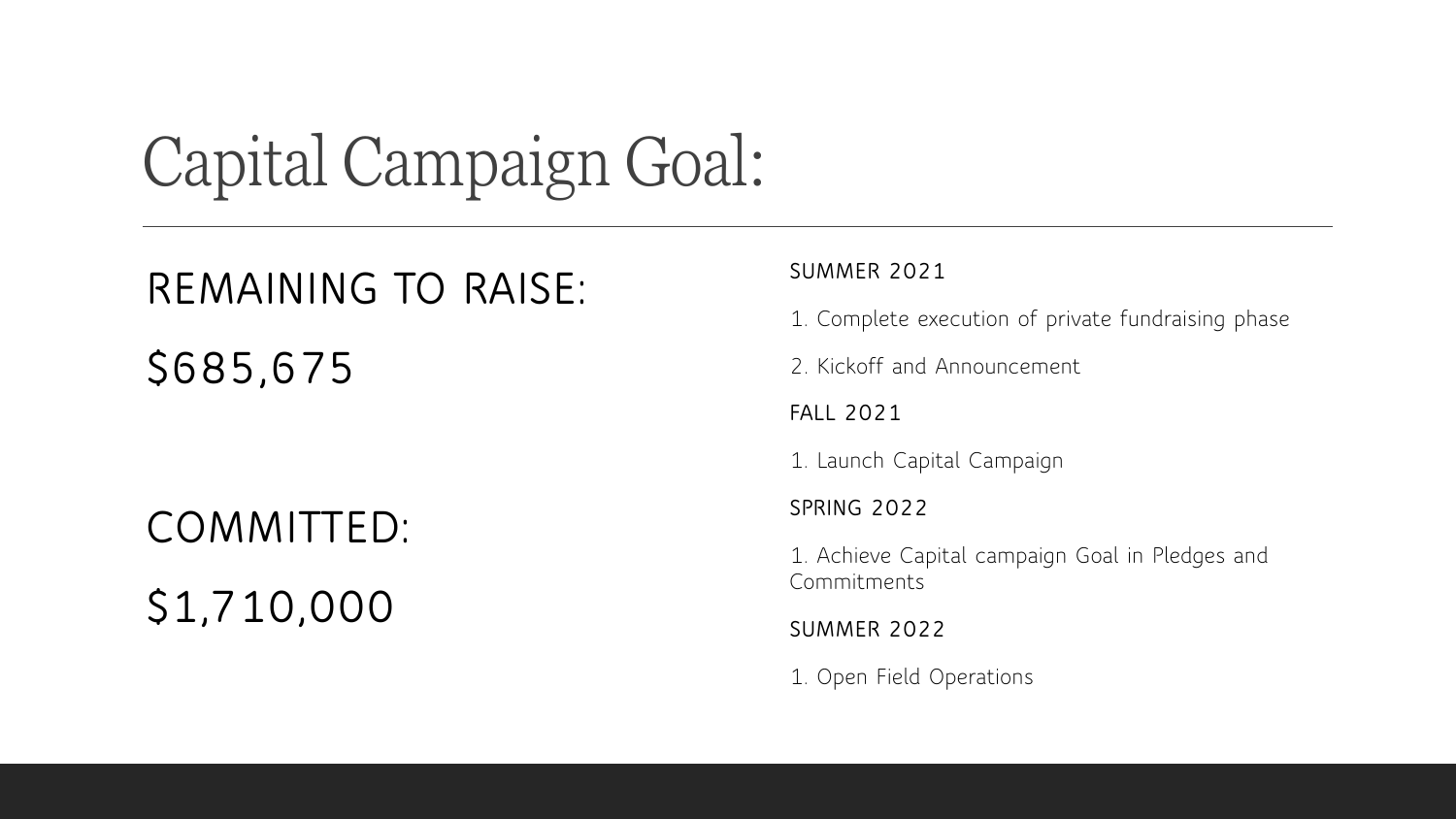# Community Partnerships Pave the Way

- **Houston Texans, Harris County Sports & Convention Corporation-NRG Park, and** Hellas Construction, Inc., donated a field valued at \$1,250,000
- **The NFL Grassroots Foundation, \$250,000**
- **-NFL Foundation Matching Grant through the Houston Texans, \$200,000**
- **•Designation of Yates High School as recipient of the field, Harris County** Commissioner Rodney Ellis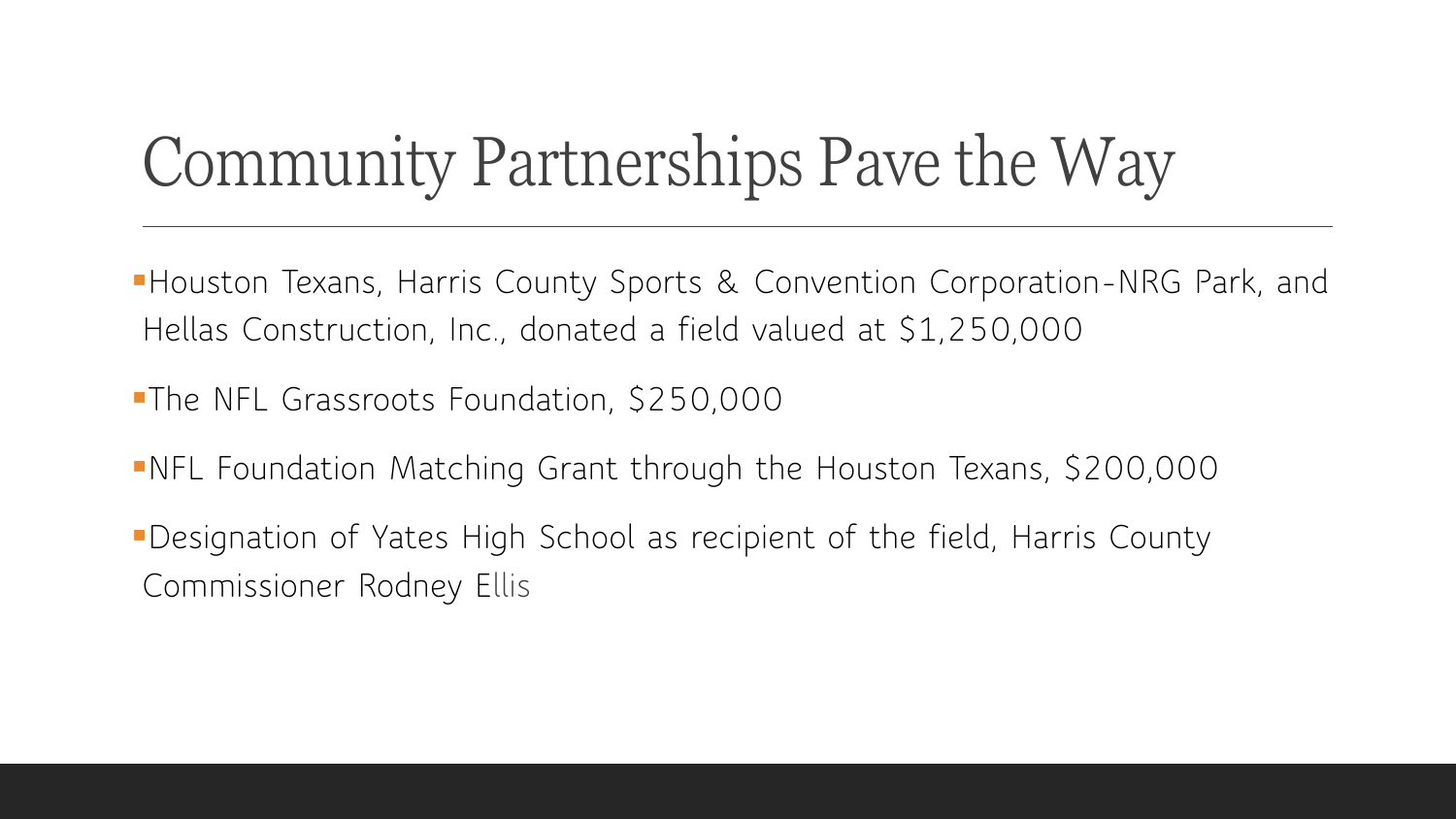# How Remaining Funds will be Used

| Field Installation: sitework, subgrade, field drainage system, turf installation   | \$520,675 |  |
|------------------------------------------------------------------------------------|-----------|--|
| Ongoing Synthetic Maintenance                                                      | \$15,000  |  |
| Personnel:                                                                         |           |  |
| Project Manager - to coordinate construction and resurfacing, oversee and          | \$150,000 |  |
| manage the project, mange progress, manage overruns and ensure cost                |           |  |
| Compliance; Field Coordinator - coordinate field use with school/community,        |           |  |
| facilitate and manage events; foster and develop community relations;              |           |  |
| Groundskeeper – responsible for routine field maintenance and regular inspections, |           |  |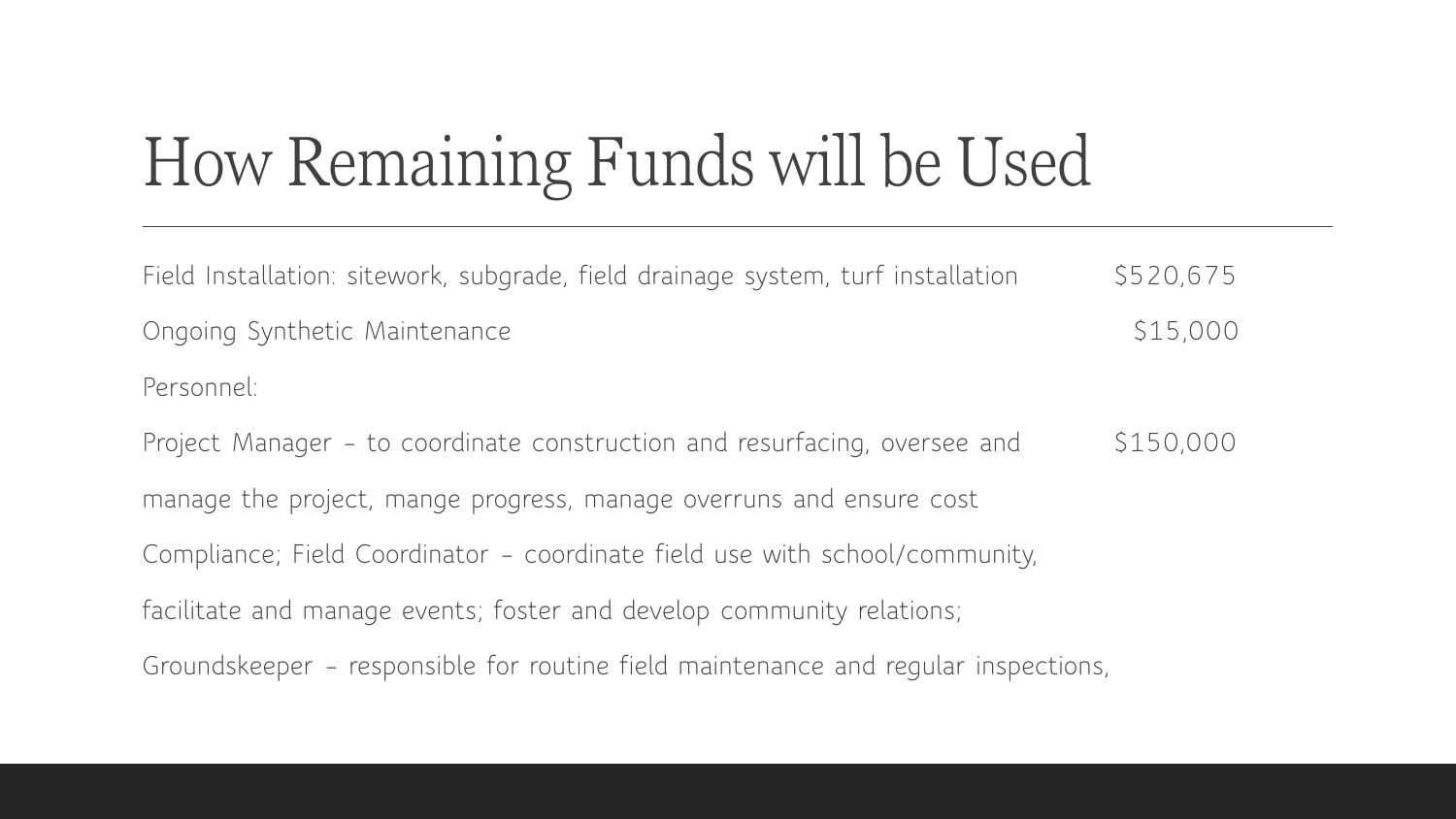# Long Term Sustainability

▪Diversified revenue streams with strong public/private partnership and committed equity

- **High performing Community Advisory Board bring deep experience in economic** redevelopment, community engagement, and sustainability
- ▪Community offers substantial in-kind resources and services
- **ELeveraged resources from Change Happens Program staff to keep management and** administrative costs low
- ▪Tournament fees, sport league fees, athletic clinic fees, community event usage fees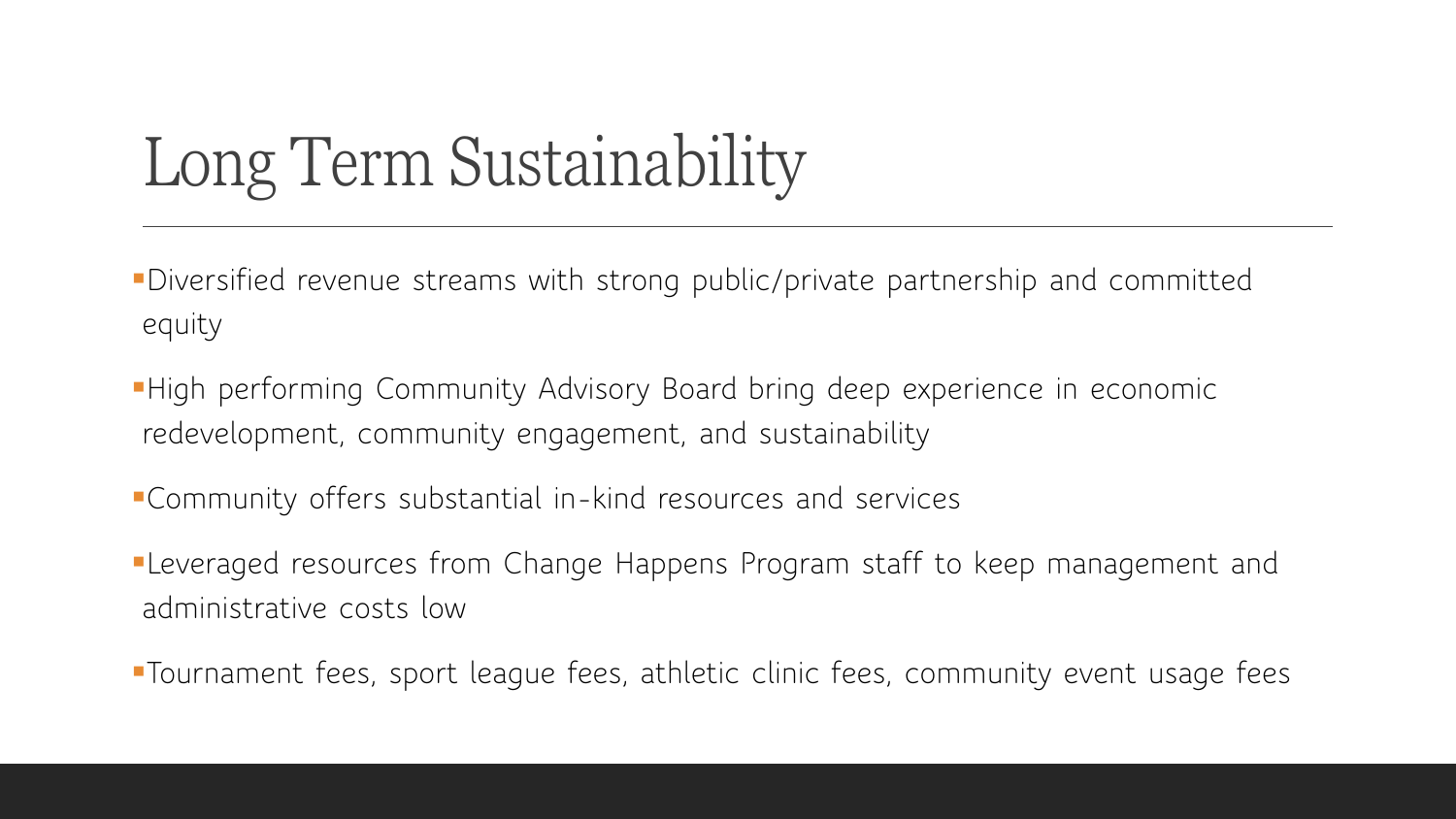### YOUR PARTNERSHIP

*Join us in building a clean, safe, and accessible athletic field in low and moderate-income Third Ward community.*

*Together we can build thriving communities and opportunities for all.*

#### **GIVING LEVELS**

| <b>Superbowl Gifts</b>      | $$100,000+$ |
|-----------------------------|-------------|
| Play-Off Gifts              | $$25,000+$  |
| Touchdown Gifts             | $$20,000+$  |
| End Zone Empowerment Gifts  | $$15,000+$  |
| "Hail Mary" Community Gifts | $$7,500+$   |
| First Down Gifts            | $$5,000+$   |
| Kick-Off Gifts              | $$1,000+$   |